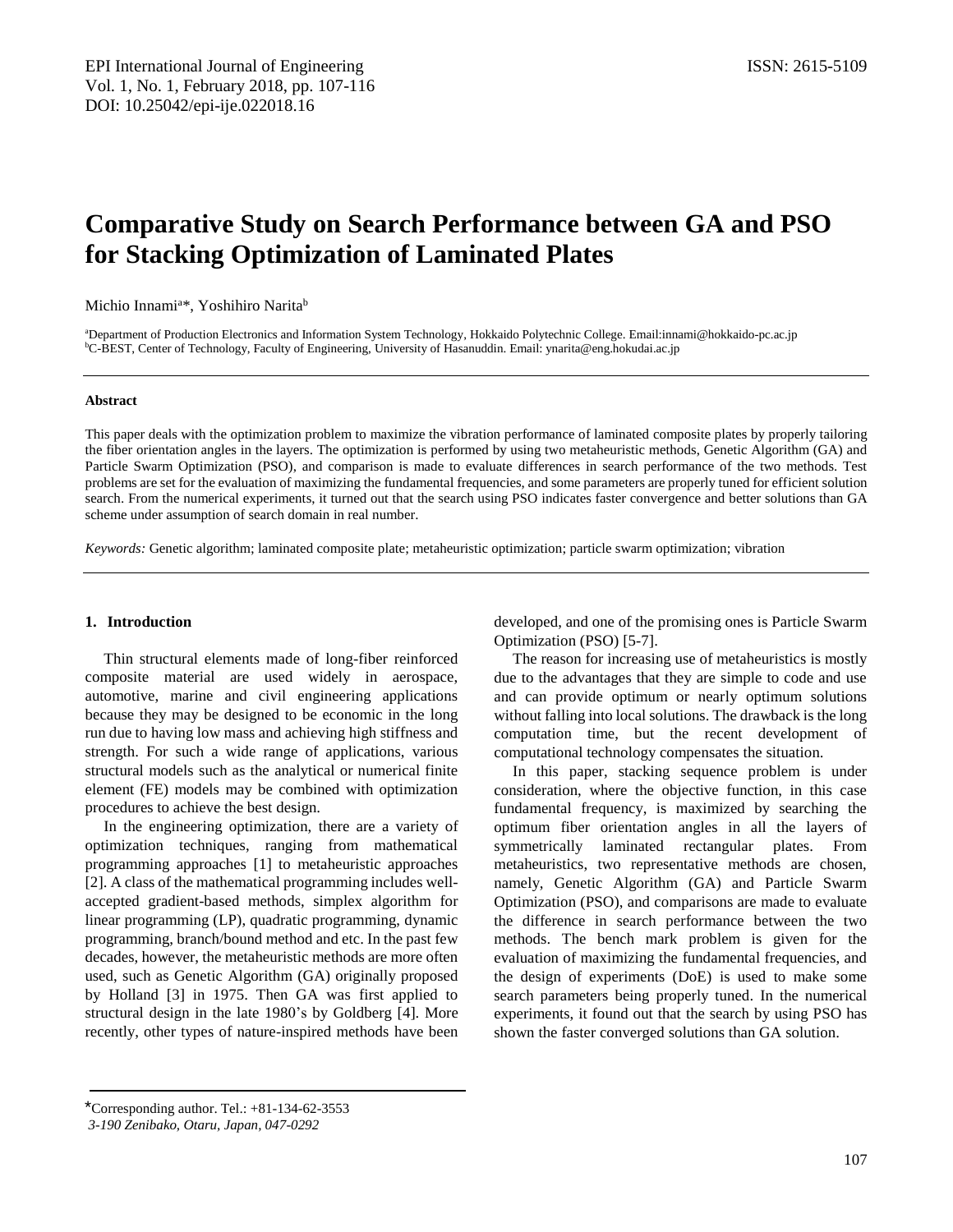#### **2. Metaheuristics and overview**

## *2.1. Basic concept of GA*

Genetic algorithm (GA) is one of metaheuristics that are generally inspired by the process of natural selection in nature. It is within the larger class of evolutionary algorithms (EA). GA is usually used to generate nearly optimum solutions to the engineering search problem by the help of bio-inspired operators such as selection, crossover and mutation [4], and it became popular optimization approach in the past few decades. After the first works by Holland in the 1970s, he authored a book [3], and he and his co-workers have established a basic framework in GA.

In GA, a population of individuals is improved toward better solutions, where each individual is given a set of properties (genotype) to be changed and/or mutated. It is a usual practice to represent it in binary strings of 0 and 1. The process for improvement starts from with the first generation whose members (individuals) are randomly generated. The values of fitness in all individuals are evaluated and are taken usually from the value of the objective function in the optimization. The individuals with higher fitness are selected stochastically by, for example, a roulette rule. A new generation of candidate solutions is adapted in the iteration. The iterative process is terminated based on prescribed condition, in such ways as a maximum number of generations is produced or a satisfactory fitness level is reached in the population.

 The essence of GA consists in repetitive application of the selection of parents for mating and applying crossover and mutation. Particularly, the crossover and mutation are known as the most important genetic operators, and their probabilities are GA parameters needed to be tuned, called as the mutation probability and crossover probability. The population size for reasonable settings that depend on the problem being worked on.

# *2.2. Basic concept of PSO*

As GA is a method inspired by principle observed in nature, a particle swarm optimization (PSO) is also one of metaheuristics and belongs to a class of evolutionary algorithm [4]. The advantages of PSO include no requirement for the gradient information in the problem and capability of searching a large space of feasible solutions. Just like GA, PSO is a numerical method to optimize in iterative process by improving individual solutions with respect to a given measure of quality. So, it requires a population of candidate solutions to be moved in the searchspace, but there is no notion like cross-over, mutation and mating of parents and that generation changes from parents to children.

The iteration process is repeated by simple mathematical formula by using the particle's position and velocity vectors. A new position is decided by adding three vectors, an inertia vector of a particle (difference of the present and past position vectors), a vector heading to the best position of an individual particle, and a vector heading to the global best among the population. Coefficients are multiplied to each vector and tuned as input parameters.

PSO was first originated by Kennedy, Eberhart and Shi [6] and was designed to simulated social behaviors of the movement in a flock of birds and school of fish. Kennedy and Eberhart published a book [7] to describe many theoretical aspects in PSO and swarm intelligence. Extensive surveys of PSO applications were made by Poli [8, 9]. Recently, a comprehensive review on theoretical and experimental works on PSO was published by Bonyadi and Michalewicz [10].

To summarize, algorithm of PSO is to have a swarm (population) of particles (feasible solutions) and the particles are moved following the formula in the search-space according to a few simple formulae. When improved positions are being discovered, these will then come to guide the next movements of the swarm. The process is repeated until a satisfactory solution will eventually be discovered, although the convergence is not guaranteed in strict mathematical sense.

## *2.3. Overview of literature on plate stacking optimization*

For optimization of mechanical behaviors in laminated composite plates, the pioneering studies of Bert [11, 12], in which the fiber-orientation angles (design variables) that maximize the fundamental frequency (objective function) of laminated plates were sought. Since these early studies, a variety of approaches have been used to identify the lay-ups that maximize the frequencies and buckling loads of laminated plates. In the early days, metaheuristic methods and supporting computational environment were not available, lamination parameters coupled with mathematical programming were used by Fukunaga and others [13]. Zhao and Narita [14] used the complex method (extension of simplex method) for the problem. Todoroki and Haftka [15] used GA with repair strategy. The progress of design and optimization on composites was summarized in a textbook [16] in 1999.

In the years of 2000's, GA and metaheuristic approaches have evolved, and Todoroki and his co-workers have published some papers [17-19]. Narita has also presented a number of related papers [20-22] by developing a layerwise optimization method, where the physics-oriented behaviors are utilized in the solution process.

More recently in the 2010's, significant progress has been observed by using GA and PSO, or even GA-PSO combined method, to solve the stacking sequence problem. Le-Manh and Lee [23] dealt with stacking sequence optimization for the maximum strength of laminated composite plates using GA. Ehsani and Rezaeepazhand [24] solved the same optimization of laminated composite grid plates for maximum buckling load using GA. Ho-Huu and others [25] optimized laminated composite plates for maximizing buckling load using improved differential evolution.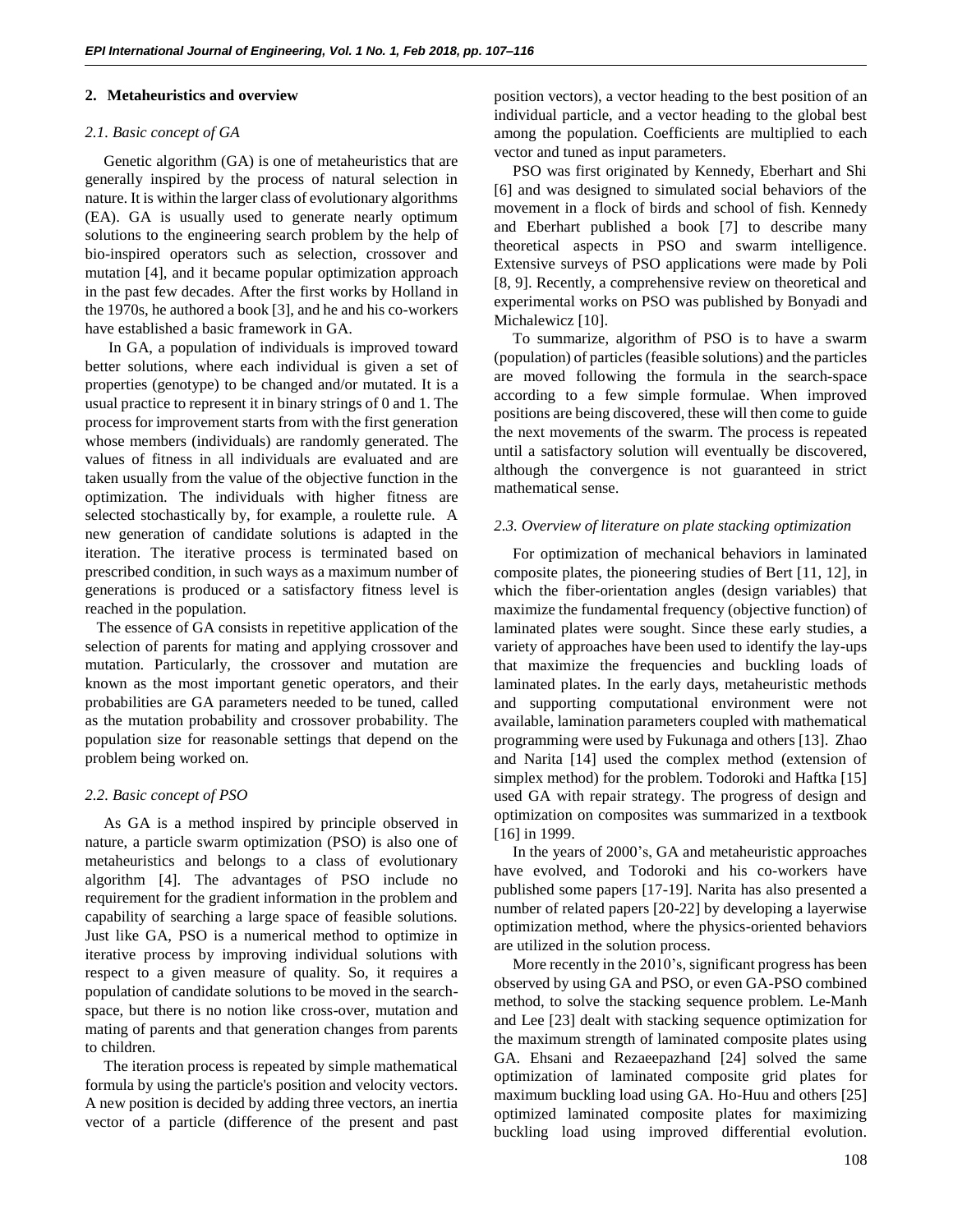Schaedler and Almeida [26] optimized maximum buckling load by harmony search algorithm. In 2017, Herath and others [27] used GA to optimized structural strength and laminate optimization of self-twisting composite hydrofoils. Vosoughi and co-workers [28, 29] presented a mixed finite element and improved GA for maximizing buckling load of stiffened laminated composite plates. These authors also made academic efforts to combine different ideas and presented maximized buckling load by using FE-GAs-PSO, a combined approach.

For comparison of GA and PSO, Zhou and others conducted a comparative study of improved GA and PSO in solving multiple traveling salesmen problem [30]. Modification from a simple GA was made by Pathan and others [31] by GA for optimizing the damping response of composite laminates. Javidrad and his colleagues [32] combined PSO with a simulated annealing (SA), and named as a hybrid PSO-SA method. Akmar and others [33] summarized recent progress in probabilistic multi-scale optimization of hybrid laminated composites. As overviewed on the applications of GA, PSO and heuristic methods above, a large number of studies are made on applications of GA and PSO to the staking sequence problem of laminated composite plates. The comparison studies of search performance between GA and PSO have not been carried out enough, and therefore in the present paper, the research on clarifying the difference in performance will be made for the purpose.

# **3. Problem description for stacking sequence optimization of laminated composite plates**

Consider a laminated plate composed of orthotropic laminas as shown in Fig. 1. The stress-strain equations in the *k-*th layer can be written as

$$
\begin{Bmatrix}\n\sigma_x \\
\sigma_y \\
\tau_{xy}\n\end{Bmatrix}^{(k)} = \begin{bmatrix}\n\overline{Q}_{11} & \overline{Q}_{12} & \overline{Q}_{16} \\
\overline{Q}_{12} & \overline{Q}_{22} & \overline{Q}_{12} \\
\overline{Q}_{16} & \overline{Q}_{26} & \overline{Q}_{66}\n\end{bmatrix}^{(k)} \begin{Bmatrix}\n\varepsilon_x \\
\varepsilon_y \\
\gamma_{xy}\n\end{Bmatrix}
$$
\n(1)

where  $\overline{Q}_{ij}^{(k)}$  (*i*, *j* = 1, 2 and 6) are the elastic constraints of the *k*-th layer. The  $\overline{Q}_{ij}^{(k)}$  are determined by the coordinate transformation of the Hooke's law for orthotropic plate  $Q_{ij}^{(k)}$  $(i, j = 1, 2$  and 6) given by

$$
Q_{11} = E_{\rm L} / (1 - \nu_{\rm LT} \nu_{\rm TL}), \ Q_{22} = E_{\rm T} / (1 - \nu_{\rm LT} \nu_{\rm TL}),
$$
  
\n
$$
Q_{12} = \nu_{\rm TL} Q_{11} = \nu_{\rm LT} Q_{22} \text{ and } Q_{66} = G_{\rm LT}
$$
 (2)

where  $E_{\rm L}$  and  $E_{\rm T}$  are the moduli of elasticity in the  $L$  and  $T$ directions, respectively, *G*LT is the shear modulus, and *ν*LT and *ν*TL are the Poisson ratios, as shown in Fig. 1.

The maximum strain energy  $U_{\text{max}}$  and kinetic energy  $T_{\text{max}}$ are derived as

$$
U = \frac{1}{2} \iint_{A} {\{\kappa\}}^{T} [D] {\{\kappa\}} dA
$$
 (3)

$$
T = \frac{1}{2} \rho \iint_{A} \left\{ \frac{\partial W}{\partial t} \right\}^{2} dA
$$
 (4)

where  $\{k\}$  is curvature vectors defended by

$$
\{\kappa\} = \left\{ -\frac{\partial^2 W}{\partial x^2} - \frac{\partial^2 W}{\partial y^2} - \frac{\partial^2 W}{\partial x \partial y} \right\}^T
$$
 (5)

[*D*] is the bending stiffness matrix, *A* is area of the plate, *ρ* is material density of CFRP, *h* is thickness of plate, and *W* is bending deflection function. To simplify the analysis, the normalized co-ordinate system *O*-*ξη* (-1 ≤ *ξ*, *η* ≤ 1) is defined in equation

$$
\xi = \frac{2x}{a}, \ \eta = \frac{2y}{b} \text{ and } \Omega = \omega a^2 \sqrt{\frac{\rho}{D_0}}
$$
 (6)

where  $\xi$  and  $\eta$  are dimensionless coordinates,  $\Omega$  is dimensionless frequency parameter, *ω* is the angular frequency, and  $D_0$  is reference plate stiffness represented by

$$
D_0 = \frac{E_{\rm T}h^3}{12(1 - v_{\rm LT}v_{\rm TL})}
$$
\n(7)

Then, the deflection is expressed by

$$
W(\xi, \eta, t) = \sum_{m=0}^{M-1} \sum_{n=0}^{N-1} A_{mn} X_m(\xi) Y_n(\eta) \sin \omega t
$$
 (8)

with

$$
X_{m}(\xi) = \xi^{m} (\xi + 1)^{bc1} (\xi - 1)^{bc2}
$$
  
\n
$$
Y_{n}(\eta) = \eta^{n} (\eta + 1)^{bc3} (\eta - 1)^{bc4}
$$
 (9)

where  $A_{mn}$  is unknown coefficients and  $X_m(\xi)$  and  $Y_n(\eta)$  are the displacement functions which satisfy at least the kinetic boundary conditions on the edge. The *bci*  $(i = 1, 2, 3$  and 4) is the boundary index which is used to satisfy the boundary conditions on each edge, and they are defined [34] as

$$
bc1, bc2, bc3, bc4 = \begin{cases} 0 & \text{(free)}\\ 1 & \text{(simple support)}\\ 2 & \text{(clamp)} \end{cases}
$$
 (10)

The stationary value is obtained by

$$
\frac{\partial (U_{\text{max}} - T_{\text{max}})}{\partial A_{mn}} = 0 \quad (mn = 0, 1, 2, ..., (M - 1)) \tag{11}
$$

The result of the minimization process Eq. (11) yields frequency equation in terms of unknown coefficient *Amn* as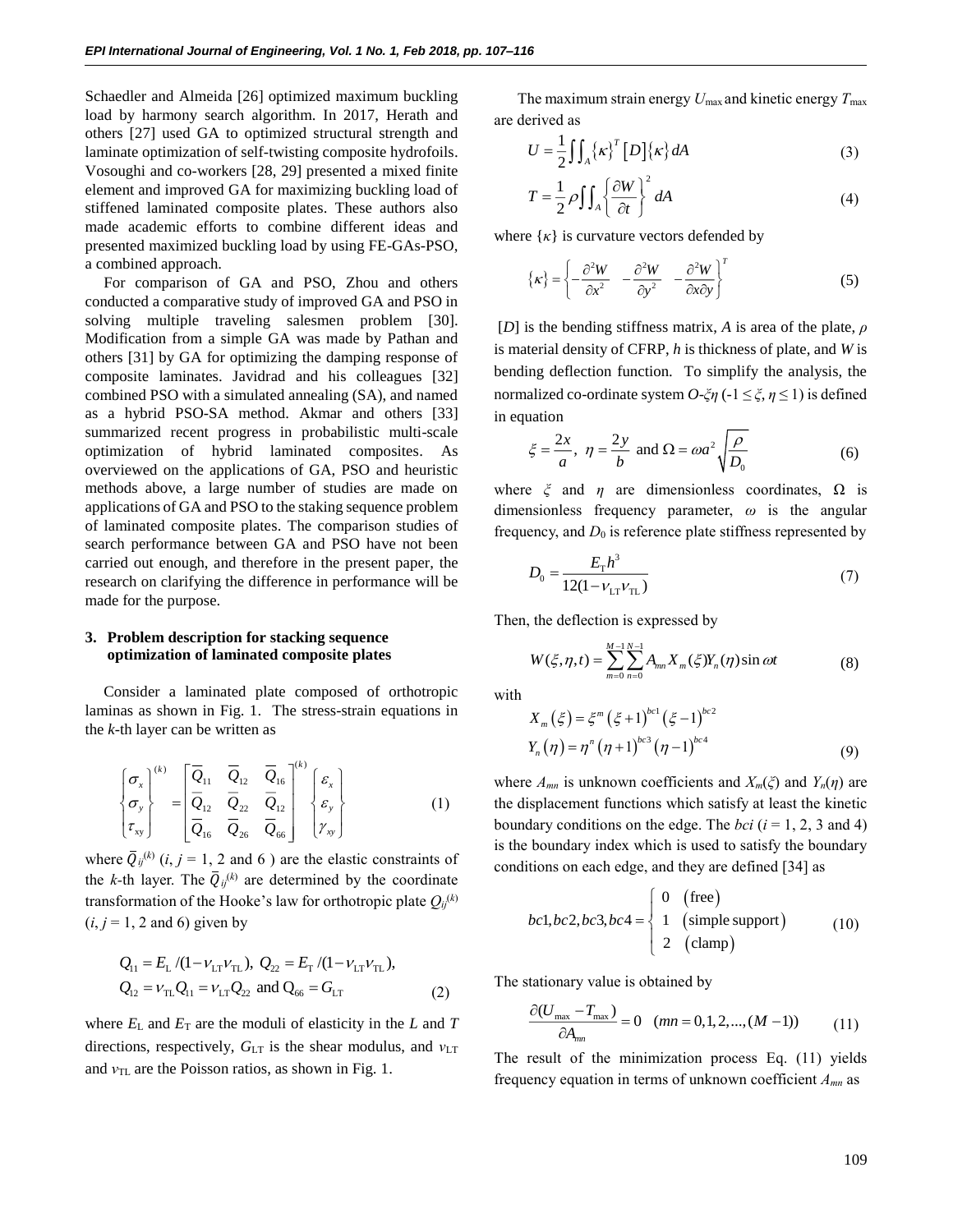$$
\left| \left[ K \right] - \Omega^2 \left[ M \right] \right| = 0 \tag{12}
$$

where  $[K]$  is the total stiffness matrix and  $[M]$  is the total mass matrix. Solving this eigenvalue equation gives the nondimensional frequency parameter  $\Omega$  to be optimized.



Figure 1. Laminated composite rectangular plate and coordinates

#### **4. Numerical experiments by GA and PSO**

#### *4.1. Problem setting*

This study employs GA and PSO for searching nearly optimal solutions. The design variables, *i.e.*, the fiber orientation angles of laminas are treated as continuous values. An 8-layer symmetric CFRP laminated plate shown in Fig. 1 is analyzed. The dimensions and material constants are as follows:

$$
a = b = 150 \text{mm}.
$$
  $h = 15 \text{mm}$ 

(Note that the frequency parameter is normalized with *h*, and the value of *a/h* does not affect it)

$$
E_L = 138
$$
GPa,  $E_T = 8.96$ GPa,  $G_{LT} = 7.1$ GPa  
 $v_{LT} = 0.3$ ,  $\rho = 1578$ kg/m<sup>3</sup>

This study tries to find the fiber orientation angles of the laminas that composes the plate, which make the fundamental natural frequency maximum.

The boundary conditions are assumed as CSFF, SSSS, CCFF, CSSS, where the sequence of four characters stands for the type of constraint on the left, lower, right, and upper edge, starting from the left edge. The letters F, S, and C denote Free, Simply supported, and Clamped, respectively.

## *4.2. GA*

Continuous values are to be stored in the genes on a chromosome. Roulette wheel selection is adopted. Linear scaling is applied so that the selection might be operated effectively. It scales the fitness values using the following equations

$$
f_s = af + b
$$
  
\n
$$
a = \frac{(c-1)f_{\text{avg}}}{f_{\text{max}} - f_{\text{avg}}}
$$
 
$$
b = \frac{f_{\text{avg}}(f_{\text{max}} - cf_{\text{avg}})}{f_{\text{max}} - f_{\text{avg}}}
$$
 (13)

*4.3. PSO*

$$
\mathbf{v}_{i}^{k+1} = \boldsymbol{w}\mathbf{v}_{i}^{k} + c_{1}r_{1}(\boldsymbol{p}\boldsymbol{b}\boldsymbol{e}\boldsymbol{s}\boldsymbol{t}_{i} - \boldsymbol{x}_{i}^{k})
$$
  
+ 
$$
c_{2}r_{2}(\boldsymbol{g}\boldsymbol{b}\boldsymbol{e}\boldsymbol{s}\boldsymbol{t} - \boldsymbol{x}_{i}^{k})
$$
  

$$
\mathbf{x}_{i}^{k+1} = \mathbf{x}_{i}^{k} + \mathbf{v}_{i}^{k+1}
$$
 (14)

#### **5. Parameter setting**

Table 1. Orthogonal array  $L_{16}$  (4<sup>4</sup>)

| $[K]$ - $\Omega^2[M]$ = 0<br>(12)<br>$[K]$ is the total stiffness matrix and $[M]$ is the total<br>natrix. Solving this eigenvalue equation gives the non-<br>sional frequency parameter $\Omega$ to be optimized. | where $f_{\text{max}}$ and $f_{\text{avg}}$ are the maximum and average values<br>of the original function, respectively. In this study, the<br>constant $c$ is set to 2. The elite strategy is also applied. This<br>study adopts two-point crossover and mutation operators.<br>4.3. PSO                                                                                                                                       |                                                         |                         |                         |                              |                                         |      |
|--------------------------------------------------------------------------------------------------------------------------------------------------------------------------------------------------------------------|----------------------------------------------------------------------------------------------------------------------------------------------------------------------------------------------------------------------------------------------------------------------------------------------------------------------------------------------------------------------------------------------------------------------------------|---------------------------------------------------------|-------------------------|-------------------------|------------------------------|-----------------------------------------|------|
| 5/9                                                                                                                                                                                                                | swarm are defined as follows.                                                                                                                                                                                                                                                                                                                                                                                                    | The position and velocity vectors of each particle in a |                         |                         |                              |                                         |      |
| $\boldsymbol{\chi}$                                                                                                                                                                                                |                                                                                                                                                                                                                                                                                                                                                                                                                                  | $v_i^{k+1} = w v_i^k + c_1 r_1 (p best_i - x_i^k)$      |                         |                         |                              |                                         |      |
| Ы2                                                                                                                                                                                                                 |                                                                                                                                                                                                                                                                                                                                                                                                                                  | + $c_2r_2$ (gbest $-x_i^k$ )                            |                         |                         |                              |                                         | (14) |
|                                                                                                                                                                                                                    | $x_i^{k+1} = x_i^k + v_i^{k+1}$                                                                                                                                                                                                                                                                                                                                                                                                  |                                                         |                         |                         |                              |                                         |      |
| a/2<br>a/2                                                                                                                                                                                                         | where $x_i^k$ and $v_i^k$ are <i>n</i> -dimensional position and velocity                                                                                                                                                                                                                                                                                                                                                        |                                                         |                         |                         |                              |                                         |      |
| ure 1. Laminated composite rectangular plate and coordinates                                                                                                                                                       | vectors of particle $i$ at the $k$ -th generation, respectively.                                                                                                                                                                                                                                                                                                                                                                 |                                                         |                         |                         |                              |                                         |      |
| merical experiments by GA and PSO<br>oblem setting                                                                                                                                                                 | $\boldsymbol{p} \boldsymbol{b} \boldsymbol{e} \boldsymbol{s} \boldsymbol{t}_i$ and $\boldsymbol{g} \boldsymbol{b} \boldsymbol{e} \boldsymbol{s} \boldsymbol{t}$ are the position vectors where the objective<br>function took the best value so far in the track of particle $i$ ,<br>and of the whole particles, respectively. $w$ , $c_1$ , and $c_2$ are<br>constants, $r_1$ , and $r_2$ are uniform random numbers between 0 |                                                         |                         |                         |                              |                                         |      |
|                                                                                                                                                                                                                    | and 1.                                                                                                                                                                                                                                                                                                                                                                                                                           |                                                         |                         |                         |                              |                                         |      |
| s study employs GA and PSO for searching nearly<br>al solutions. The design variables, i.e., the fiber                                                                                                             | 5. Parameter setting                                                                                                                                                                                                                                                                                                                                                                                                             |                                                         |                         |                         |                              |                                         |      |
| ttion angles of laminas are treated as continuous<br>. An 8-layer symmetric CFRP laminated plate shown<br>1 is analyzed. The dimensions and material constants<br>follows:                                         | The parameters of GA and PSO should be selected<br>properly. This study employs DoE approach for determining<br>them [35]. In both GA and PSO, four factors are chosen, then<br>4 levels are set for each of them. Normally there are $44$                                                                                                                                                                                       |                                                         |                         |                         |                              |                                         |      |
| $a = b = 150$ mm. $h = 15$ mm                                                                                                                                                                                      | combinations of parameters. However with DoE approach,                                                                                                                                                                                                                                                                                                                                                                           |                                                         |                         |                         |                              |                                         |      |
| hat the frequency parameter is normalized with $h$ , and the<br>f a/h does not affect it)                                                                                                                          | the number of experiments can be extremely reduced. The<br>experiments for determining the parameters are planned to                                                                                                                                                                                                                                                                                                             |                                                         |                         |                         |                              |                                         |      |
| $E_L = 138$ GPa, $E_T = 8.96$ GPa, $G_{LT} = 7.1$ GPa<br>$v_{LT} = 0.3, \rho = 1578 \text{kg/m}^3$                                                                                                                 | be executed according to the orthogonal array $L_{16}(4^4)$ as<br>shown in Table 1. It requires 16 types of experiments.                                                                                                                                                                                                                                                                                                         |                                                         |                         |                         |                              |                                         |      |
| tudy tries to find the fiber orientation angles of the                                                                                                                                                             |                                                                                                                                                                                                                                                                                                                                                                                                                                  | Table 1. Orthogonal array $L_{16}(4^4)$                 |                         |                         |                              |                                         |      |
| is that composes the plate, which make the<br>nental natural frequency maximum.                                                                                                                                    |                                                                                                                                                                                                                                                                                                                                                                                                                                  | Experiment                                              |                         | Level                   |                              |                                         |      |
| boundary conditions are assumed as CSFF, SSSS,                                                                                                                                                                     |                                                                                                                                                                                                                                                                                                                                                                                                                                  |                                                         | A                       | B<br>$\mathbf{1}$       | $\subset$                    | D                                       |      |
| CSSS, where the sequence of four characters stands                                                                                                                                                                 |                                                                                                                                                                                                                                                                                                                                                                                                                                  | 1<br>$\overline{c}$                                     | $\mathbf{1}$<br>1       | $\overline{c}$          | 1<br>$\overline{\mathbf{c}}$ | $\mathbf{1}$<br>$\overline{\mathbf{c}}$ |      |
| type of constraint on the left, lower, right, and upper                                                                                                                                                            |                                                                                                                                                                                                                                                                                                                                                                                                                                  | 3                                                       | 1                       | 3                       | 3                            | 3                                       |      |
| starting from the left edge. The letters F, S, and C                                                                                                                                                               |                                                                                                                                                                                                                                                                                                                                                                                                                                  | 4                                                       | 1                       | 4                       | 4                            | 4                                       |      |
| Free, Simply supported, and Clamped, respectively.                                                                                                                                                                 |                                                                                                                                                                                                                                                                                                                                                                                                                                  | 5                                                       | $\overline{c}$          | $\mathbf 1$             | $\overline{c}$               | 3                                       |      |
|                                                                                                                                                                                                                    |                                                                                                                                                                                                                                                                                                                                                                                                                                  | 6                                                       | $\overline{\mathbf{c}}$ | $\overline{\mathbf{c}}$ | $\mathbf{1}$                 | 4                                       |      |
| Ά                                                                                                                                                                                                                  |                                                                                                                                                                                                                                                                                                                                                                                                                                  | 7                                                       | $\overline{c}$          | 3                       |                              |                                         |      |
|                                                                                                                                                                                                                    |                                                                                                                                                                                                                                                                                                                                                                                                                                  |                                                         |                         |                         | 4                            | $\mathbf{1}$                            |      |
| itinuous values are to be stored in the genes on a                                                                                                                                                                 |                                                                                                                                                                                                                                                                                                                                                                                                                                  | 8                                                       | $\overline{c}$          | 4                       | 3                            | $\overline{c}$                          |      |
| osome. Roulette wheel selection is adopted. Linear                                                                                                                                                                 |                                                                                                                                                                                                                                                                                                                                                                                                                                  | 9                                                       | 3                       | $\mathbf{1}$            | 3                            | 4                                       |      |
| is applied so that the selection might be operated                                                                                                                                                                 |                                                                                                                                                                                                                                                                                                                                                                                                                                  | 10                                                      | 3                       | $\overline{\mathbf{c}}$ | 4                            | 3                                       |      |
| vely. It scales the fitness values using the following                                                                                                                                                             |                                                                                                                                                                                                                                                                                                                                                                                                                                  | 11                                                      | 3                       | 3                       | $\mathbf{1}$                 | $\overline{c}$                          |      |
|                                                                                                                                                                                                                    |                                                                                                                                                                                                                                                                                                                                                                                                                                  | 12                                                      | 3                       | 4                       | 2                            | $\mathbf{1}$                            |      |
| ons                                                                                                                                                                                                                |                                                                                                                                                                                                                                                                                                                                                                                                                                  | 13                                                      | 4                       | $\mathbf{1}$            | 4                            | $\overline{c}$                          |      |
| $af + b$                                                                                                                                                                                                           |                                                                                                                                                                                                                                                                                                                                                                                                                                  | 14                                                      | 4                       | $\overline{\mathbf{c}}$ | 3                            | $\mathbf{1}$                            |      |
|                                                                                                                                                                                                                    |                                                                                                                                                                                                                                                                                                                                                                                                                                  | 15                                                      | 4                       | $\sqrt{3}$              | $\overline{c}$               | $\overline{4}$                          |      |
| (13)                                                                                                                                                                                                               |                                                                                                                                                                                                                                                                                                                                                                                                                                  | 16                                                      | 4                       | 4                       | 1                            | 3                                       |      |
| $=\frac{(c-1)f_{\text{avg}}}{f_{\text{max}}-f_{\text{avg}}}.$<br>$b = \frac{f_{\text{avg}}(f_{\text{max}} - cf_{\text{avg}})}{f_{\text{max}} - f_{\text{avg}}}$                                                    |                                                                                                                                                                                                                                                                                                                                                                                                                                  |                                                         |                         |                         |                              |                                         |      |
|                                                                                                                                                                                                                    |                                                                                                                                                                                                                                                                                                                                                                                                                                  |                                                         |                         |                         |                              |                                         |      |
|                                                                                                                                                                                                                    |                                                                                                                                                                                                                                                                                                                                                                                                                                  |                                                         |                         |                         |                              |                                         | 110  |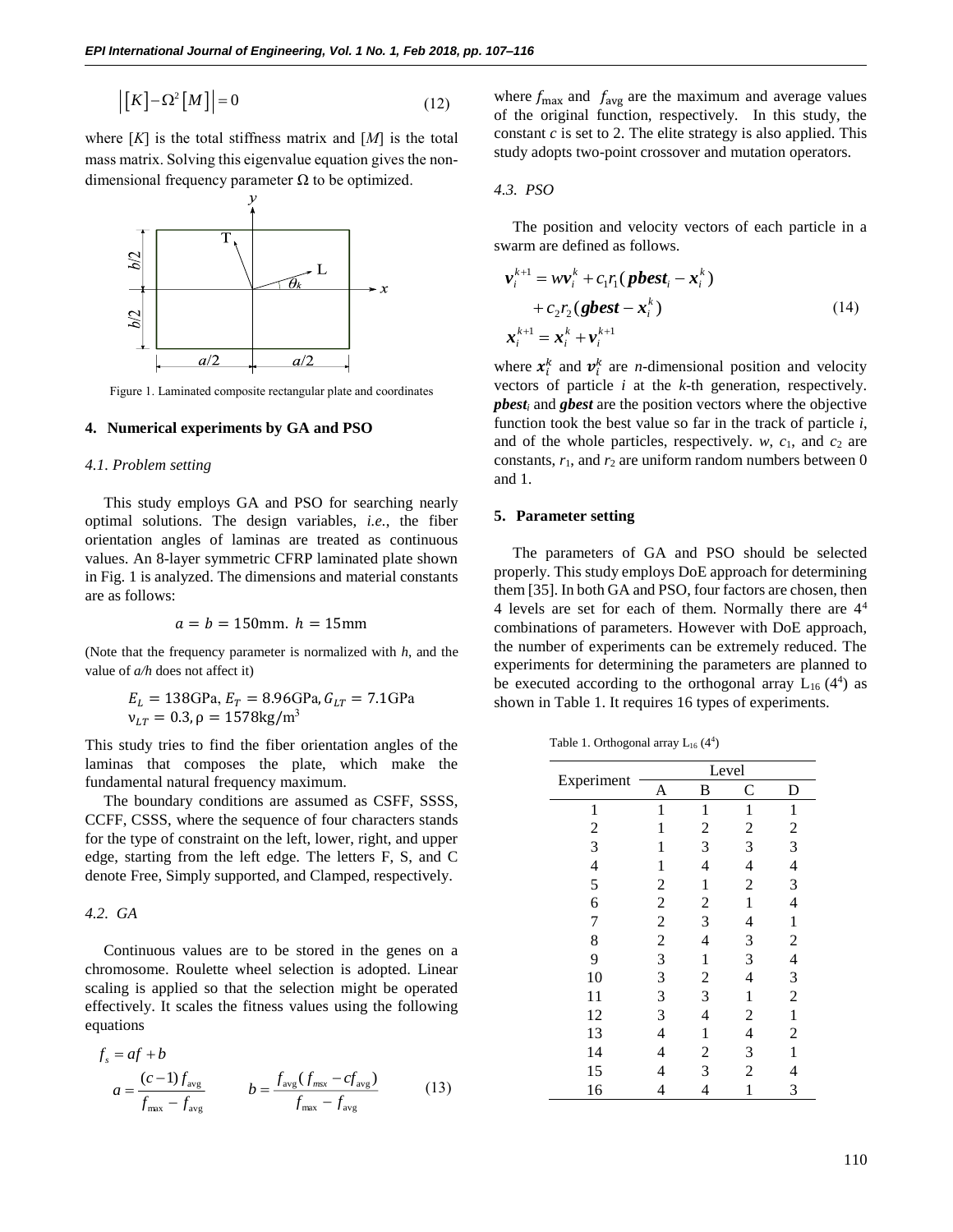#### *5.1. Parameters of GA*

Population size, elite count, crossover rate, and mutation rate are defined as factors of DoE. Table 2 shows the factors and their levels. The maximum number of generations are chosen as the products of the population size and itself might be equal among all the levels.

#### *5.2. Parameters of PSO*

Population size, *w*, *c*1, and *c*<sup>2</sup> are defined as factors of DoE. The factors and their levels are shown in Table 3. The maximum number of generations are chosen as the products of the population size might be equal among all the levels, same as the case of GA.

#### **6. Experimental results**

In accordance with the experimental plan in Table 1, every experiment was conducted 3 times. Tables 4 and 5 present the fundamental frequencies derived from above trials by GA and PSO, respectively. Figures 2 and 3 show the values with each factor level. Consequently, the parameters of GA and PSO were selected as shown in Table 6 and 7, respectively. The maximum number of generation is extended to 500 in both cases.

Table 2. Factors and their levels of GA parameters

|               | Factor             |      | Level |      |      |
|---------------|--------------------|------|-------|------|------|
|               |                    | 1    | 2     | 3    |      |
|               | Population<br>size | 20   | 40    | 80   | 160  |
| А             | Max.<br>generation | 200  | 100   | 50   | 25   |
| B             | Elite count        | 1    | 3     | 5    | 10   |
| $\mathcal{C}$ | Crossover<br>rate  | 0.3  | 0.5   | 0.7  | 0.9  |
|               | Mutation<br>rate   | 0.01 | 0.03  | 0.05 | 0.10 |

Table 3. Factors and their levels of PSO parameters

|   | Factor             | Level |                |     |     |  |  |  |  |
|---|--------------------|-------|----------------|-----|-----|--|--|--|--|
|   |                    |       | $\mathfrak{D}$ | 3   |     |  |  |  |  |
|   | Population<br>size | 20    | 40             | 80  | 160 |  |  |  |  |
| Α | Max.<br>generation | 200   | 100            | 50  | 25  |  |  |  |  |
| B | w                  | 0.3   | .05            | 0.7 | 0.9 |  |  |  |  |
| C | c <sub>1</sub>     | 1.0   | 1.5            | 2.0 | 2.5 |  |  |  |  |
| D | C <sub>2</sub>     | 1.0   | 1.5            | 2.0 | 2.5 |  |  |  |  |

With above parameters, the search experiments were carried out 3 times by each method. The calculation was executed under Java environment 1.8.0 using a laptop (Core 2 Duo, T9300, 2.50GHz, 4GB RAM, Windows 10 64-bit).

The results are shown in Table 8. "Converged" means the point when  $Ω_1$  reaches the final value.

The transition of  $\Omega_1$  in every trial is shown in Figs. 4-7. It turns out that the calculation time per generation is almost same between GA and PSO, although the final  $\Omega_1$  values are slightly better derived from PSO than from GA. Furthermore the search with PSO converges faster than those of GA. The results indicate that the calculation is sufficient at least up to 40th generation. In contrast, with GA, the generation considered sufficient for convergence cannot be estimated within 500<sup>th</sup> generation.

#### **7. Conclusions**

Search performance for optimizing the natural frequencies of fundamental mode was compared between GA with PSO. Appropriate parameters of GA and PSO were selected by DoE approach. It revealed the performance with PSO is better than with GA. In maximization, higher values of  $\Omega_1$  were obtained by using PSO. Moreover, the results showed that all the solutions are converged until at least 40<sup>th</sup> generation.

#### **References**

- [1] R.T. Haftka, Z. Gürdal, Elements of Structural Optimization (Solid Mechanics and Its Applications, Springer, 1991.
- [2] K.L. Du, M.N.S. Swamy, Search and Optimization by Metaheuristics: Techniques and Algorithms Inspired by Nature, Birkhaeuser, 2016.
- [3] J.H. Holland, Adaptation in Natural and Artificial Systems: An Introductory Analysis with Applications to Biology, Control, and Artificial Intelligence, A Bradford Book, 1975 & 1992.
- [4] D.E. Goldberg, Genetic Algorithms in Search, Optimization, and Machine Learning, Addison-Wesley Professional, 1989.
- [5] A. E. Olsson, Particle Swarm Optimization: Theory, Techniques and Applications, Nova Science Pub Inc., 2011.
- [6] J. Kennedy, R. Eberhart, Particle Swarm Optimization, Proceedings of IEEE International Conference on Neural Networks. IV., 1995, pp.1942–1948.
- [7] J. Kennedy, R.C. Eberhart, Swarm Intelligence. Morgan Kaufmann, 2001.
- [8] R. Poli, An analysis of publications on particle swarm optimisation applications, Technical Report CSM-469. Department of Computer Science, University of Essex, UK, 2007.
- [9] R. Poli, Analysis of the publications on the applications of particle swarm optimization, Journal of Artificial Evolution and Applications, 2008, pp.1–10.
- [10] M.R. Bonyadi, Z. Michalewicz, Z., Particle swarm optimization for single objective continuous space problems: a review. Evolutionary Computation, 25, 2017, pp. 1–54.
- [11] C.W. Bert, Optimal design of a composite material plate to maximize its fundamental frequency, Journal of Sound & Vibration, 50, 1977, pp.229–237.
- [12] C.W. Bert, Design of clamped composite material plates to maximize fundamental frequency, Journal of Mechanical Design, 1978, pp.274– 278.
- [13] H. Fukunaga, H. Sekine, M. Sato, Optimal design of symmetrically laminated plates for the fundamental frequency, Journal of Sound & Vibration, 171, 1994, pp.219–229.
- [14] X. Zhao, Y. Narita, Maximization of fundamental frequency for generally laminated rectangular plates by the complex method, Transactions of JSME 63C, 1997, pp.364–370 (in Japanese).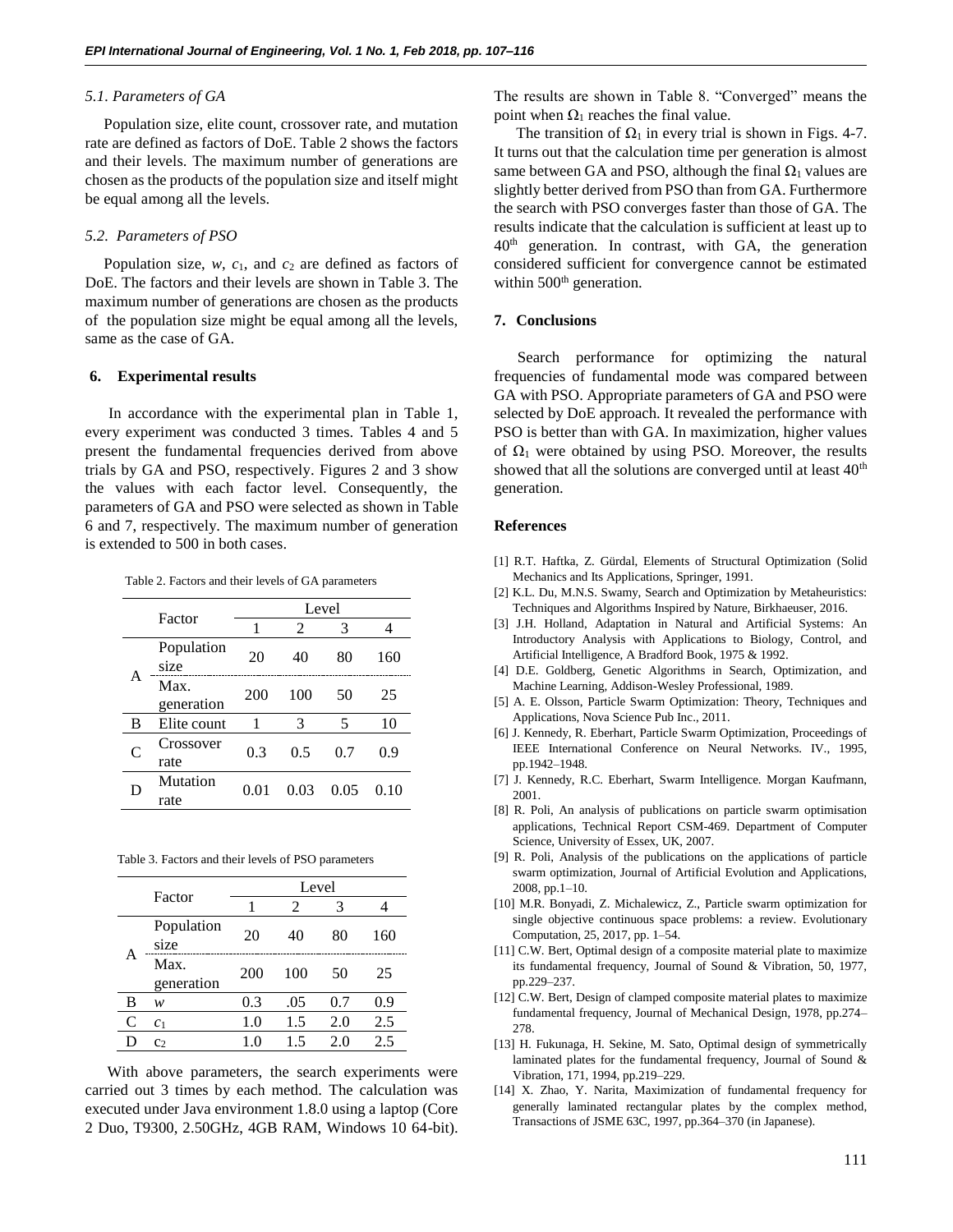| Table 4. Experimental results (GA) |                |                |                |                |           |           |           |        |  |  |
|------------------------------------|----------------|----------------|----------------|----------------|-----------|-----------|-----------|--------|--|--|
|                                    |                |                | Level          |                | Results   |           |           |        |  |  |
| Experiment                         | A              | B              | C              | D              | Trial $1$ | Trial $2$ | Trial $3$ | Mean   |  |  |
| 1                                  | 1              | 1              | 1              | 1              | 16.363    | 16.292    | 16.340    | 16.332 |  |  |
| 2                                  | 1              | 2              | 2              | 2              | 16.359    | 16.361    | 16.388    | 16.369 |  |  |
| 3                                  | 1              | 3              | 3              | 3              | 16.389    | 16.295    | 16.327    | 16.337 |  |  |
| 4                                  | 1              | $\overline{4}$ | $\overline{4}$ | $\overline{4}$ | 16.371    | 16.349    | 16.285    | 16.335 |  |  |
| 5                                  | $\overline{2}$ | 1              | 2              | 3              | 16.342    | 16.376    | 16.379    | 16.366 |  |  |
| 6                                  | 2              | $\overline{2}$ | 1              | 4              | 16.316    | 16.359    | 16.357    | 16.344 |  |  |
| 7                                  | 2              | 3              | 4              | 1              | 16.401    | 16.412    | 16.330    | 16.381 |  |  |
| 8                                  | 2              | 4              | 3              | 2              | 16.319    | 16.242    | 16.259    | 16.273 |  |  |
| 9                                  | 3              | 1              | 3              | 4              | 16.371    | 16.298    | 16.315    | 16.328 |  |  |
| 10                                 | 3              | $\overline{2}$ | 4              | 3              | 16.406    | 16.355    | 16.339    | 16.367 |  |  |
| 11                                 | 3              | 3              | 1              | 2              | 16.319    | 16.366    | 16.366    | 16.350 |  |  |
| 12                                 | 3              | $\overline{4}$ | 2              | 1              | 16.353    | 16.369    | 16.363    | 16.362 |  |  |
| 13                                 | $\overline{4}$ | 1              | 4              | 2              | 16.394    | 16.335    | 16.384    | 16.371 |  |  |
| 14                                 | 4              | $\overline{2}$ | 3              | 1              | 16.396    | 16.371    | 16.360    | 16.376 |  |  |
| 15                                 | 4              | 3              | 2              | 4              | 16.333    | 16.385    | 16.352    | 16.357 |  |  |
| 16                                 | 4              | 4              | 1              | 3              | 16.278    | 16.325    | 16.295    | 16.299 |  |  |



Figure 2. Main effects plot (GA)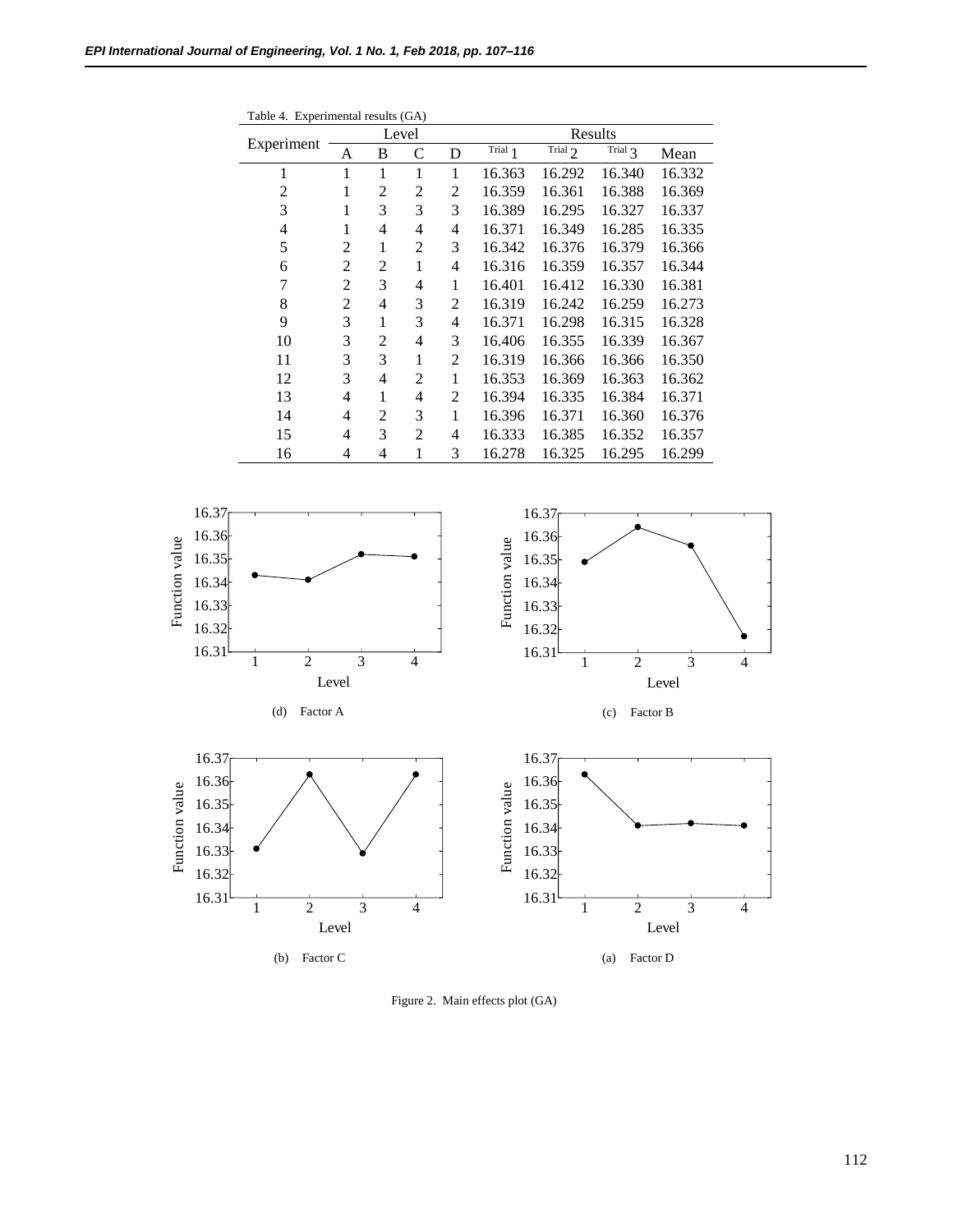Table 5. Experimental results (PSO)

|            |   |                | Level          |   | Results |           |           |        |  |  |
|------------|---|----------------|----------------|---|---------|-----------|-----------|--------|--|--|
| Experiment | A | B              | C              | D | Trial 1 | Trial $2$ | Trial $3$ | Mean   |  |  |
| 1          | 1 | 1              | 1              | 1 | 16.410  | 16.308    | 16.410    | 16.376 |  |  |
| 2          | 1 | $\overline{2}$ | $\overline{2}$ | 2 | 16.415  | 16.415    | 16.415    | 16.415 |  |  |
| 3          | 1 | 3              | 3              | 3 | 16.344  | 16.331    | 16.368    | 16.348 |  |  |
| 4          | 1 | $\overline{4}$ | 4              | 4 | 16.278  | 16.242    | 16.187    | 16.236 |  |  |
| 5          | 2 | 1              | $\overline{2}$ | 3 | 16.415  | 16.415    | 16.415    | 16.415 |  |  |
| 6          | 2 | $\overline{2}$ | 1              | 4 | 16.415  | 16.415    | 16.415    | 16.415 |  |  |
| 7          | 2 | 3              | 4              | 1 | 16.381  | 16.307    | 16.375    | 16.354 |  |  |
| 8          | 2 | 4              | 3              | 2 | 16.338  | 16.269    | 16.301    | 16.303 |  |  |
| 9          | 3 | 1              | 3              | 4 | 16.393  | 16.404    | 16.314    | 16.370 |  |  |
| 10         | 3 | $\overline{c}$ | 4              | 3 | 16.326  | 16.393    | 16.314    | 16.344 |  |  |
| 11         | 3 | 3              | 1              | 2 | 16.413  | 16.412    | 16.411    | 16.412 |  |  |
| 12         | 3 | 4              | 2              | 1 | 16.291  | 16.332    | 16.363    | 16.329 |  |  |
| 13         | 4 | 1              | 4              | 2 | 16.376  | 16.402    | 16.378    | 16.385 |  |  |
| 14         | 4 | $\overline{2}$ | 3              | 1 | 16.389  | 16.336    | 16.359    | 16.361 |  |  |
| 15         | 4 | 3              | $\overline{2}$ | 4 | 16.310  | 16.364    | 16.389    | 16.354 |  |  |
| 16         | 4 | 4              | 1              | 3 | 16.329  | 16.373    | 16.367    | 16.356 |  |  |



Figure 3. Main effects plot (PSO)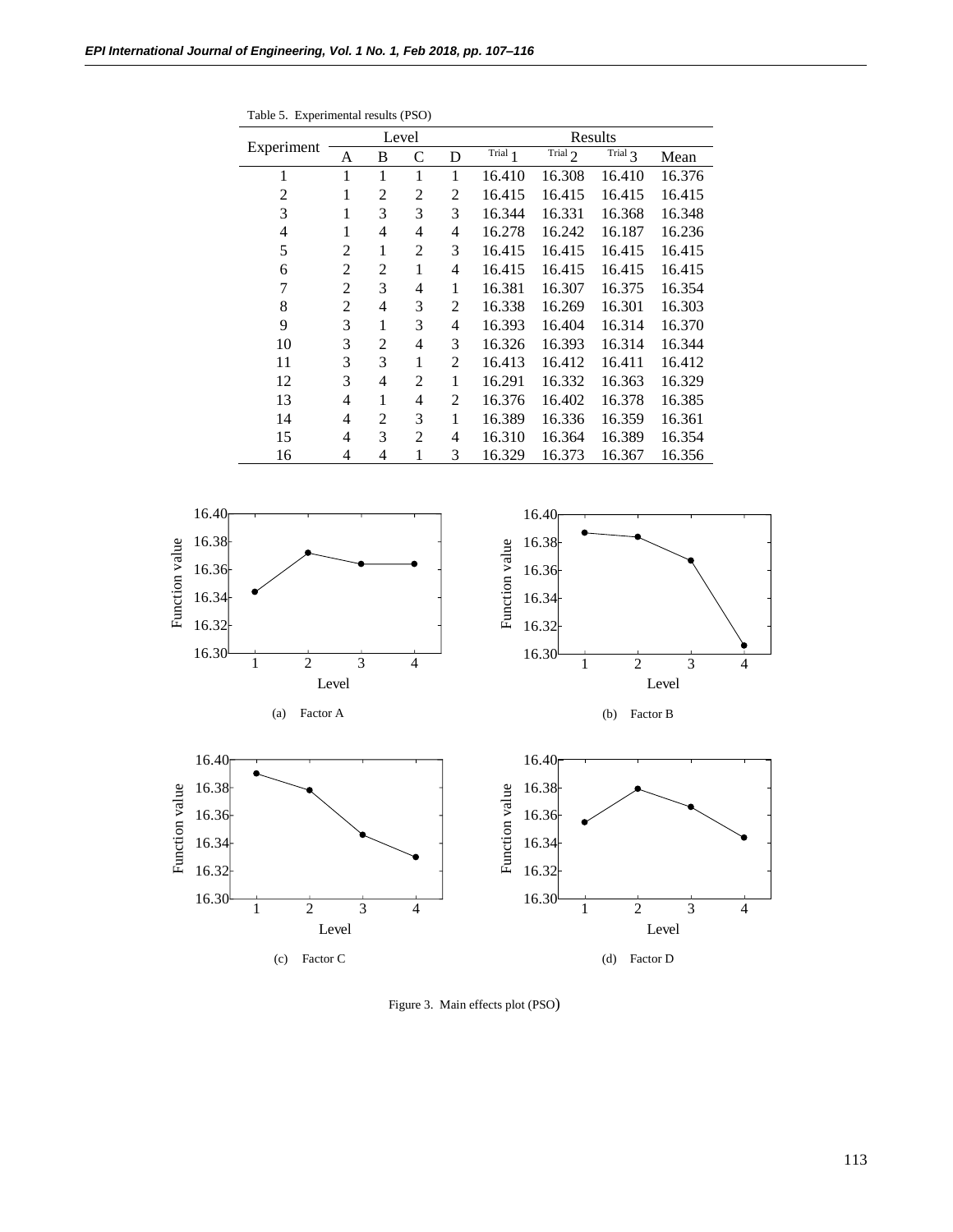# Table 6. Selected parameters of GA

Table 7. Selected parameters of PSO

| Population Maximum Elite |                  | Crossover Mutation |      |
|--------------------------|------------------|--------------------|------|
| Size                     | generation count | rate               | rate |
| 80                       | 500              | 0.5                | 0.01 |

|      | Population Maximum Elite |               | Crossover Mutation |      |
|------|--------------------------|---------------|--------------------|------|
| Size | generation count         |               | rate               | rate |
| 80   | 500                      | $\mathcal{L}$ | 0.5                | 0.01 |

# Table 8. Maximized  $\Omega_1$ , stacking sequence, and elapsed time

(a) CSFF

|            | Trial | Final $(500th$ generation) |          |        |         |        | Converged  |        |         |                                     |                   |
|------------|-------|----------------------------|----------|--------|---------|--------|------------|--------|---------|-------------------------------------|-------------------|
|            |       |                            | Ω.       | (Mean) | Time(s) | (Mean) | Generation | (Mean) | Time(s) | (Mean)                              | Stacking sequence |
|            |       | 16.399                     |          | 16898  |         | 488    |            | 16494  |         | $[21.1/-45.4/18.7/-41.7]$ s         |                   |
| GА         |       | 16.403                     | (16.401) | 16261  | (16367) | 186    | (260)      | 6079   | (8671)  | $[22.6/-42.5/17.5/19.3]$ s          |                   |
|            |       | 16.402                     |          | 15941  |         | 107    |            | 3439   |         | $[21.2/-45.9/20.3/5.6]$ s           |                   |
|            |       | 16.410                     |          | 16757  |         | 20     |            | 705    |         | $[21.9/-44.0/21.9/-44.0]$ s         |                   |
| <b>PSO</b> |       | 16.415                     | (16.413) | 17236  | (16877) | 22     | (20)       | 794    | (722)   | [21.5/-44.4/21.5/21.5] <sub>S</sub> |                   |
|            |       | 16.415                     |          | 16638  |         | 19     |            | 668    |         | $21.5/-44.4/21.5/21.5$ s            |                   |

# (b) SSSS

|            | Trial  | Final $(500th$ generation) |          |         |         |            | Converged |         |         |                                       |
|------------|--------|----------------------------|----------|---------|---------|------------|-----------|---------|---------|---------------------------------------|
|            |        | $\Omega_1$                 | (Mean)   | Time(s) | (Mean)  | Generation | (Mean)    | Time(s) | (Mean)  | Stacking sequence                     |
|            |        | 56.290                     |          | 35198   |         | 379        |           | 26698   |         | [-43.8/44.1/42.5/49.3] <sub>S</sub>   |
| GА         | ∠      | 56.224                     | (56.232) | 35266   | (35182) | 61         | (225)     | 4371    | (15887) | [48.1/-43.9/-42.7/-50.5] <sub>s</sub> |
|            |        | 56.182                     |          | 35083   |         | 236        |           | 16592   |         | $45.4/-45.7/-40.4/-22.6$ s            |
|            |        | 56.319                     |          | 36084   |         | 34         |           | 2570    |         | $[-45.0/45.0/45.0/45.0]$ s            |
| <b>PSO</b> | C<br>∼ | 56.319                     | (56.319) | 35331   | (35513) | 37         | (35)      | 2790    | (2605)  | $[-45.0/45.0/45.0/45.0]$ s            |
|            |        | 56.319                     |          | 35125   |         | 34         |           | 2456    |         | $45.0/-45.0/-45.0/-45.0$ s            |

# (c) CCFF

|            |       | Final $(500th$ generation) |          |         |         | Converged  |        |         |        |                            |  |
|------------|-------|----------------------------|----------|---------|---------|------------|--------|---------|--------|----------------------------|--|
|            | Trial | $\Omega_1$                 | (Mean)   | Time(s) | (Mean)  | Generation | (Mean) | Time(s) | (Mean) | Stacking sequence          |  |
|            |       | 19.025                     |          | 22510   |         | 18         |        | 850     |        | $148.0/-45.5/43.3/2.3$     |  |
| GА         |       | 19.028                     | (19.028) | 22756   | (22489) | 104        | (192)  | 4773    | (8583) | $[45.3/-46.6/37.4/-5.5]$ s |  |
|            |       | 19.032                     |          | 22201   |         | 453        |        | 20125   |        | $45.4/-45.8/44.5/-57.9$ s  |  |
|            |       | 19.035                     |          | 22789   |         | 15         |        | 729     |        | $45.0/-45.0/45.0/-45.0$ s  |  |
| <b>PSO</b> | ↑     | 19.028                     | (19.033) | 22480   | (22712) | 12         | 14)    | 586     | (668)  | $[44.6/-44.4/44.6/90.0]$ s |  |
|            |       | 19.035                     |          | 22868   |         | 14         |        | 688     |        | $45.0/-45.0/45.0/-45.0$ s  |  |

# (d) CSSS

|            | Trial | Final $(500th$ generation) |          |         |         |            | Converged |                  |         |                                     |  |
|------------|-------|----------------------------|----------|---------|---------|------------|-----------|------------------|---------|-------------------------------------|--|
|            |       | $\Omega_1$                 | (Mean)   | Time(s) | (Mean)  | Generation |           | $(Mean)$ Time(s) | (Mean)  | Stacking sequence                   |  |
|            |       | 66.710                     |          | 68529   |         | 364        |           | 49910            |         | $[-28.1/31.2/35.7/10.6]$ s          |  |
| GА         |       | 66.709                     | (66.725) | 66771   | (67356) | 483        | (378)     | 64505            | (50929) | $[28.2/-30.0/-31.9/-48.8]$ s        |  |
|            |       | 66.756                     |          | 66767   |         | 286        |           | 38371            |         | $[-28.5/31.5/33.2/26.0]$ s          |  |
|            |       | 66.765                     |          | 66917   |         | 21         |           | 2940             |         | $[27.7/-31.8/-31.8/-31.8]$ s        |  |
| <b>PSO</b> | ↑     | 66.765                     | (66.765) | 68934   | (68170) | 20         | (21)      | 2888             | (2948)  | [-27.7/31.8/31.8/31.8] <sub>S</sub> |  |
|            |       | 66.765                     |          | 68659   |         | 21         |           | 3015             |         | $[-27.7/31.8/31.8/31.8]$            |  |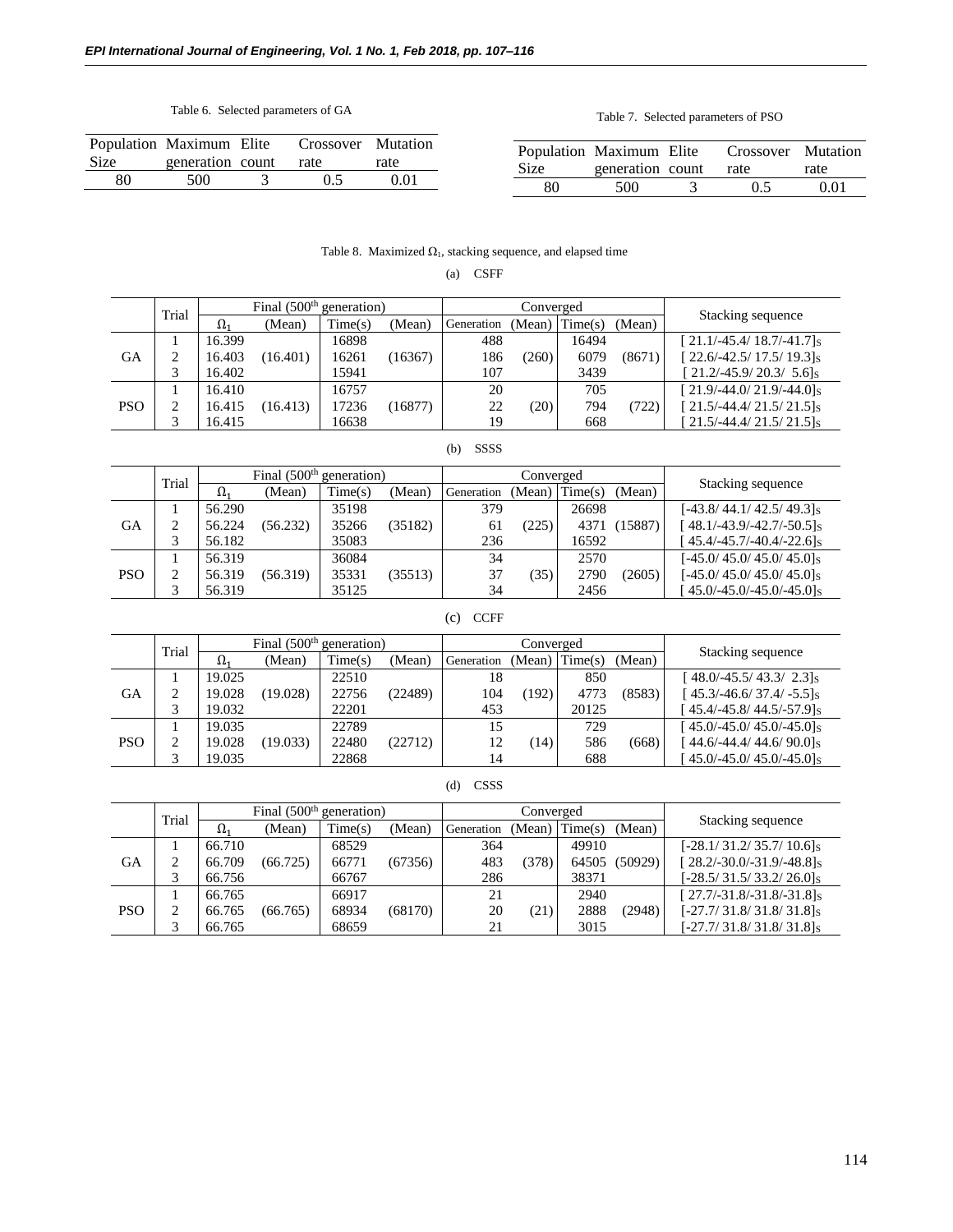

Figure 4. Transition of  $\Omega_1$  with generation for CSFF



Figure 5. Transition of  $\Omega_1$  with generation for SSSS



Figure 6. Transition of  $\Omega_1$  with generation for CCFF



Figure 7. Transition of  $\Omega_1$  with generation for CSSS